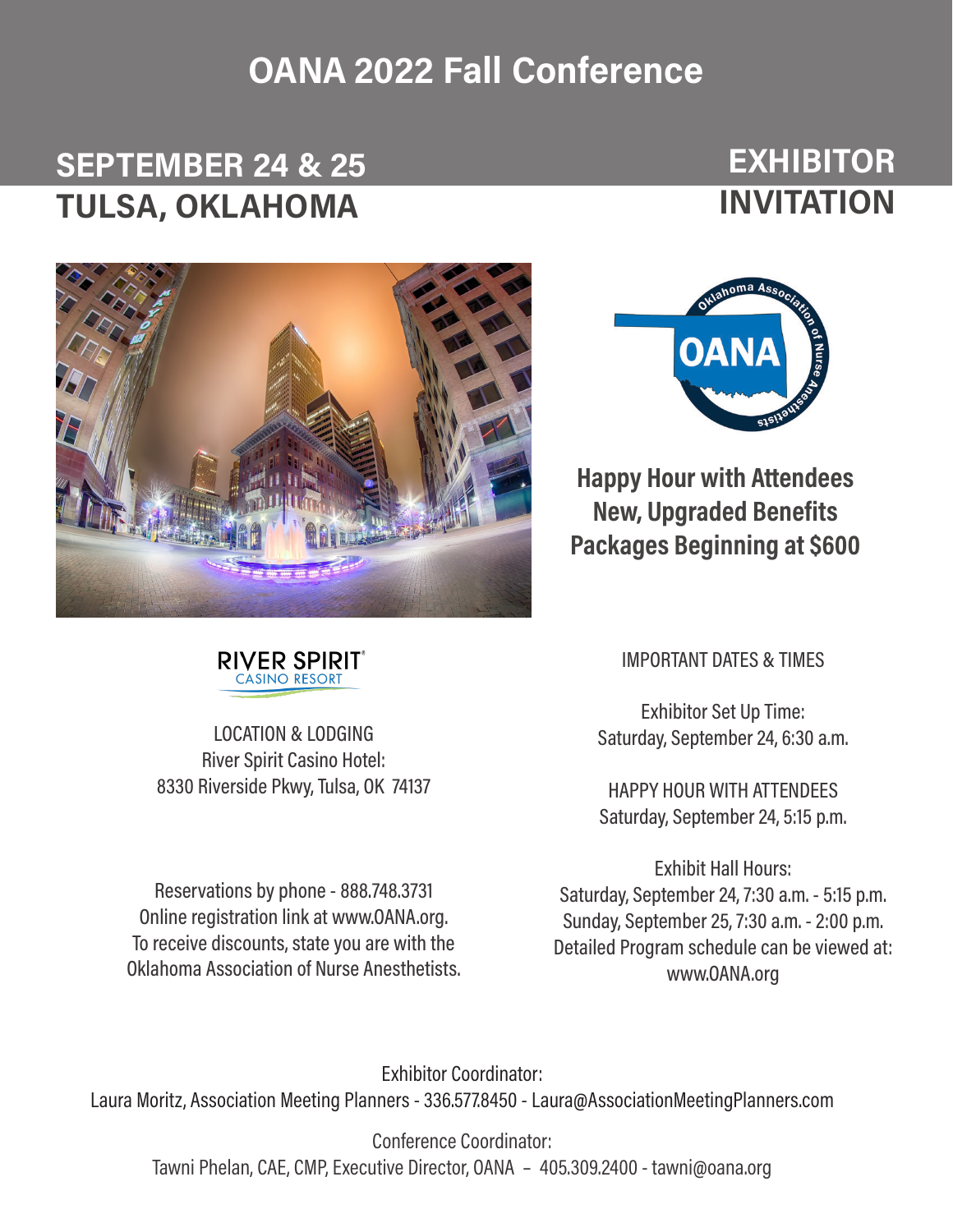## 2022 OANA Fall Conference Exhibitor Benefits September 24 & 25

### Tulsa, Oklahoma

| <b>Benefits</b>                                                                                                       | <b>Headline Exhibitor</b><br>\$2,900<br>(Limit one) | <b>Elite Exhibitor</b><br>\$1,900<br>(Limit two) | <b>Classic Exhibitor</b><br>\$600 |
|-----------------------------------------------------------------------------------------------------------------------|-----------------------------------------------------|--------------------------------------------------|-----------------------------------|
| Placement of your free-standing company banner at<br>registration desk<br>(Banner to be supplied & set up by company) |                                                     |                                                  |                                   |
| Sign with logo on podium.                                                                                             | $\blacktriangledown$                                |                                                  |                                   |
| Sponsor recognition on conference registration site with<br>link to your URL choice.                                  |                                                     |                                                  |                                   |
| Feature on OANA Facebook page pre-conference<br>announcement.                                                         |                                                     |                                                  |                                   |
| Thank you during opening ceremonies.                                                                                  |                                                     |                                                  |                                   |
| Recognition on table tents. These are displayed on all<br>meeting room tables.                                        | Saturday & Sunday                                   | Saturday, 09/24<br>or Sunday, 09/25              |                                   |
| On-site signage:                                                                                                      | 22' x 28"<br>at registration entry                  | 18 x 24' in<br>conference room                   |                                   |
| Sponsor recognition on post-conference "Claim CE<br>credits ' communication with link to your URL choice.             |                                                     |                                                  |                                   |
| Two days of exhibitor participation September 24 & 25                                                                 | Four (4) company<br>representatives                 | Two (2) company<br>representatives               | One (1) company<br>representative |
| Skirted 8-foot table with chairs                                                                                      |                                                     |                                                  |                                   |
| Complimentary electricity upon request                                                                                |                                                     |                                                  |                                   |
| Daily Full Continental Breakfast                                                                                      |                                                     |                                                  |                                   |
| Attendance at Saturday Happy Hour with attendees.                                                                     | Four (4) company<br>representatives                 | Two (2) company<br>representatives               | One (1) company<br>representative |

### Saturday, September 24

|                     | 7:30 a.m. Breakfast for Attendees with Exhibitors    |
|---------------------|------------------------------------------------------|
|                     | 8:00 a.m. Opening Statements & Welcome - Leah Coyle, |
|                     | CRNA, OANA President                                 |
| 8:15 a.m. Lectures  |                                                      |
|                     | 10:15 a.m. Break with Exhibitors                     |
| 10:45 a.m. Lectures |                                                      |
|                     | 12:45 p.m. Lunch on your own                         |
| 1:45 p.m. Lectures  |                                                      |
|                     | 3:45 p.m. Break with Exhibitors                      |
|                     | 4:15 p.m. AANA Update                                |
|                     | 5:15 p.m. <b>Happy Hour</b>                          |
|                     |                                                      |

### Sunday, September 25

7:30 a.m. Breakfast for Attendees with Exhibitors 8:00 a.m. Lectures 11:00 a.m. Break with Exhibitors 11:30 a.m. Lectures 1:30 p.m. Closing Remarks

#### Cancellation

Cancellations received by August 24, 2022: Refund less \$50 processing fee. Cancellations are not accepted after August 24, 2022.

Exhibitor Coordinator: Laura Moritz, Association Meeting Planners - 336.577.8450 - Laura@AssociationMeetingPlanners.com Conference Coordinator: Tawni Phelan, CAE, CMP, Executive Director, OANA – 405.309.2400 - tawni@oana.org